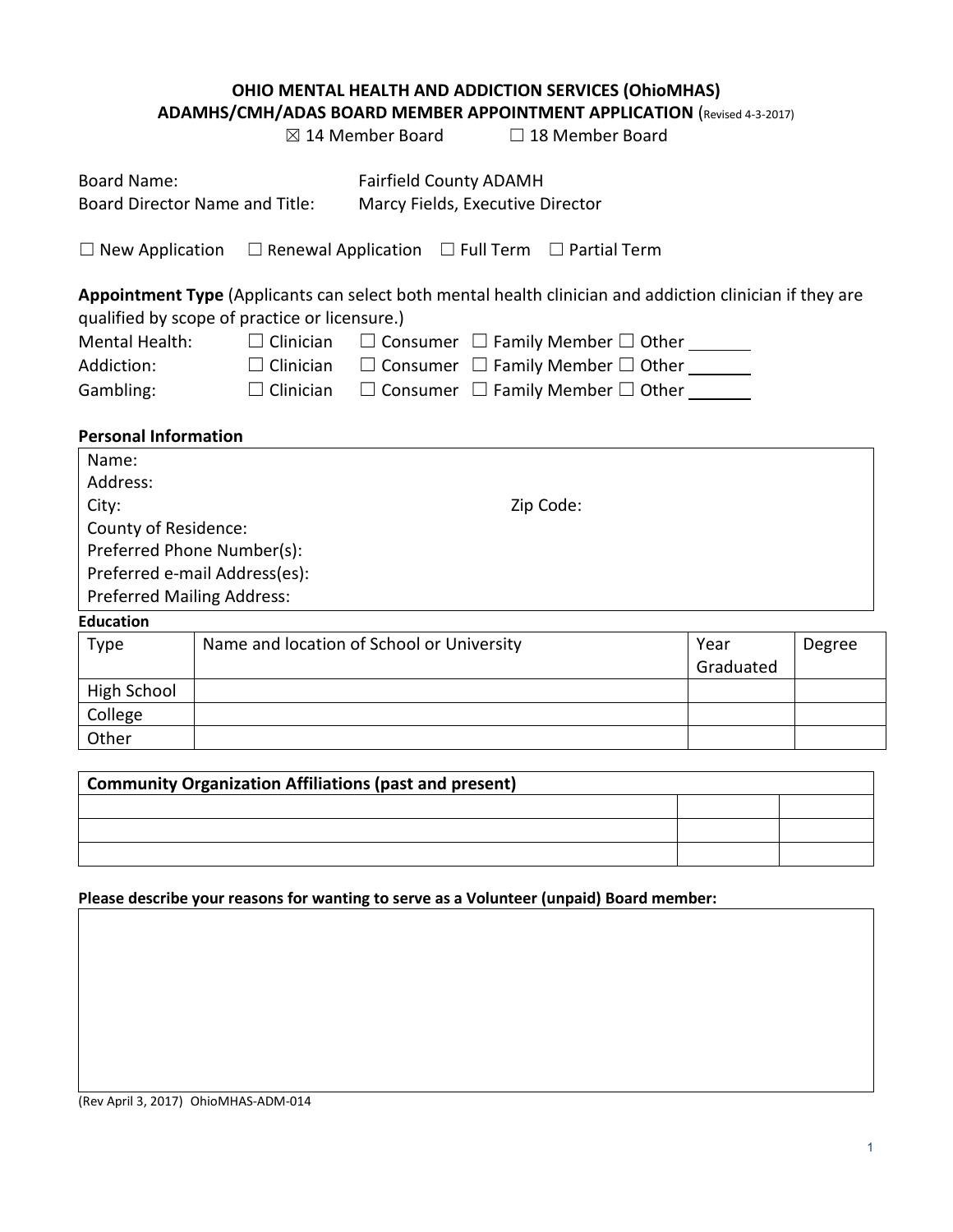## **OhioMHAS BOARD MEMBER APPOINTMENT APPLICATION**

## **Population Equality Representation Declaration**

OhioMHAS is required to assure that member appointment reflects the composition of the population of the service district as to race and sex. The following information is used to assure equal representation. Completion of the following section is voluntary and is not required to consider or appoint you as a Board member, but does give you the opportunity to declare how you identify yourself. Please check all that apply and specify as you wish.

| Race:      | □ White/Caucasian Black/African American □ American Indian □ Alaska Native                    |
|------------|-----------------------------------------------------------------------------------------------|
|            | $\Box$ Asian $\Box$ Native Hawaiian or Pacific Islander $\Box$ Other                          |
| Ethnicity: | $\Box$ Appalachian $\Box$ Hispanic $\Box$ Latino/Latina $\Box$ of Spanish origin $\Box$ other |
|            |                                                                                               |

Gender □ Female □ Male □ Other

**Conflict of Interest Assurance:** By signing below I attest that the following statements are true:

- Neither I nor my spouse, child, parent, brother, sister, grandchild, stepparent, stepchild, stepbrother, stepsister, father-in-law, mother-in-law, son-in-law, daughter-in-law, brother-inlaw, or sister-in-law serves on the governing board of any provider with which the board of alcohol, drug addiction, and mental health services which I am applying for board membership has entered into a contract for the provision of services or facilities.
- I am not an employee of any provider with which the board of alcohol, drug addiction, and mental health services which I am applying for board membership has entered into a contract for the provision of services or facilities.
- Neither I nor my spouse, child, parent, brother, sister, stepparent, stepchild, stepbrother, stepsister, father-in-law, mother-in-law, son-in-law, daughter-in-law, brother-in-law, or sister-inlaw serves as a county commissioner of a county or counties in the alcohol, drug addiction, and mental health service district.

#### **Volunteer (unpaid) Board Member Duties:**

- 1) Attend all board meetings
- 2) Attend annual board member training
- 3) Maintain professional licenses; (if applicable) and
- 4) Serve on applicable subcommittees of the boards.

**Applicant's Statement:** I have read and completed the application accurately and honestly. I attest that I am a resident of the County specified; I deny any conflicts of interest and agree to fulfill Volunteer Board Member Duties to the best of my ability. I acknowledge that service on the Board is unpaid (with reimbursement for mileage and authorized expenses only) and provides me with an opportunity to serve my local community. I understand that appointment makes me ineligible to be employed at a contract provider of the Board and if such employment should be desired in the future I will follow all directives of the Ohio Ethics Commission including resignation from the Board and completion of prescribed waiting period before accepting employment with a contract agency.

**I understand and agree that all information contained in this application is a public record. I hereby grant the Department of Mental Health and Addiction services permission to release my application, including my status as a consumer of either mental health or alcohol and drug addiction services, to anyone making a public records request seeking Board applications.**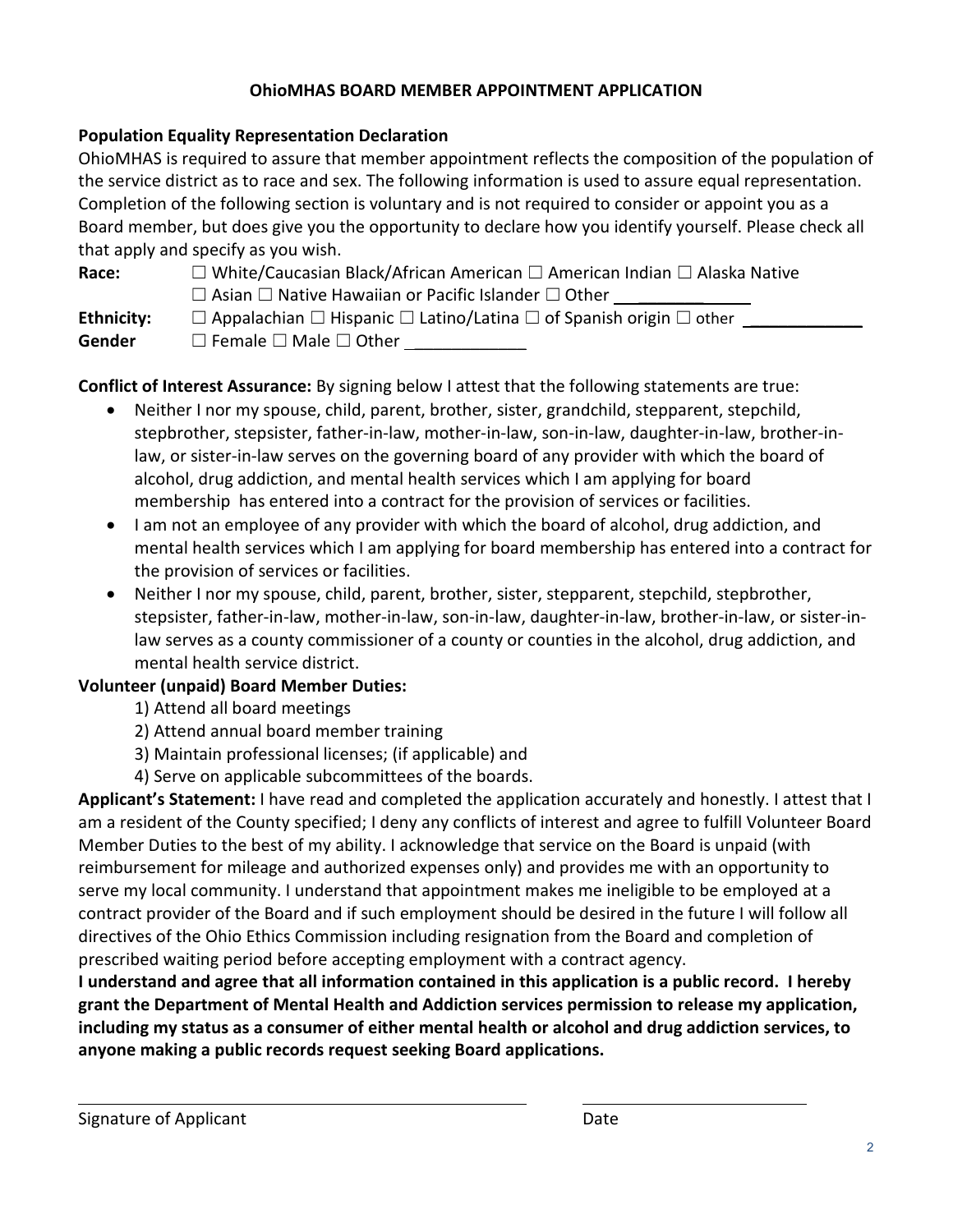|                                                                                                                                                                                                                                         |                  |            | <b>UIIIUIVINAS DUAND IVILIVIDEN AFFUIIVI IVILIVI AFFEICATIUIV</b>                                                                                                            |                                                                                                                                                                                                                                                                                                                                                                                                                                                                                                                |  |
|-----------------------------------------------------------------------------------------------------------------------------------------------------------------------------------------------------------------------------------------|------------------|------------|------------------------------------------------------------------------------------------------------------------------------------------------------------------------------|----------------------------------------------------------------------------------------------------------------------------------------------------------------------------------------------------------------------------------------------------------------------------------------------------------------------------------------------------------------------------------------------------------------------------------------------------------------------------------------------------------------|--|
| <b>For Board Use Only</b>                                                                                                                                                                                                               |                  |            |                                                                                                                                                                              |                                                                                                                                                                                                                                                                                                                                                                                                                                                                                                                |  |
| <b>Appointment Term</b><br>If applicant is filling a vacated partial term, note partial term ending year _____________________<br>$\Box$ Initial Appointment – Vacant $\Box$ Initial Appointment – Full Term $\Box$ Renewal Appointment |                  |            |                                                                                                                                                                              |                                                                                                                                                                                                                                                                                                                                                                                                                                                                                                                |  |
|                                                                                                                                                                                                                                         |                  |            |                                                                                                                                                                              | For Renewal Appointments: Please list dates of missed meetings with and without prior notification                                                                                                                                                                                                                                                                                                                                                                                                             |  |
| <b>Appointment Recommended:</b>                                                                                                                                                                                                         |                  | $\Box$ Yes | $\Box$ No                                                                                                                                                                    |                                                                                                                                                                                                                                                                                                                                                                                                                                                                                                                |  |
| <b>Appointment Type</b>                                                                                                                                                                                                                 |                  |            |                                                                                                                                                                              |                                                                                                                                                                                                                                                                                                                                                                                                                                                                                                                |  |
| Mental Health:                                                                                                                                                                                                                          | $\Box$ Clinician |            | $\Box$ Consumer $\Box$ Family Member $\Box$ Other _______                                                                                                                    |                                                                                                                                                                                                                                                                                                                                                                                                                                                                                                                |  |
| Addiction:                                                                                                                                                                                                                              | $\Box$ Clinician |            | $\Box$ Consumer $\Box$ Family Member $\Box$ Other _______                                                                                                                    |                                                                                                                                                                                                                                                                                                                                                                                                                                                                                                                |  |
| Gambling:                                                                                                                                                                                                                               | $\Box$ Clinician |            | $\Box$ Consumer $\Box$ Family Member $\Box$ Other ______                                                                                                                     |                                                                                                                                                                                                                                                                                                                                                                                                                                                                                                                |  |
|                                                                                                                                                                                                                                         |                  |            |                                                                                                                                                                              |                                                                                                                                                                                                                                                                                                                                                                                                                                                                                                                |  |
|                                                                                                                                                                                                                                         |                  |            |                                                                                                                                                                              |                                                                                                                                                                                                                                                                                                                                                                                                                                                                                                                |  |
| <b>Comments:</b>                                                                                                                                                                                                                        |                  |            | are noted as such on the membership roster even if they are a county appointee.                                                                                              | If you wish to have OhioMHAS appoint a member who does not fall into one of the appointment types<br>identified above please describe the rationale and the role applicant would fill. In addition, please<br>assure that all members who meet the requirement for and serve as appointment types listed above                                                                                                                                                                                                 |  |
| Dates of Previous Appointment(s):                                                                                                                                                                                                       |                  |            |                                                                                                                                                                              |                                                                                                                                                                                                                                                                                                                                                                                                                                                                                                                |  |
|                                                                                                                                                                                                                                         |                  |            | conflict of interest assurance and the applicant denied any conflicts of interest.<br>All boards recommending appointment must submit a current roster of all board members. | Appointment Affirmation: By signing below I recommend appointment of this applicant to the<br>position of board member. I have reviewed the education, employment, personal history and<br>professional qualifications sections and believe the applicant is willing and able to perform the duties<br>of a Board member. This application and attachments have been reviewed by me and to the best of<br>my knowledge is a complete and truthful disclosure of required information. I have also reviewed the |  |
| <b>Board Roster Included?</b>                                                                                                                                                                                                           | $\square$ Yes    |            | $\Box$ No                                                                                                                                                                    |                                                                                                                                                                                                                                                                                                                                                                                                                                                                                                                |  |

Board Executive Director Signature **Date** Date

\_\_\_\_\_\_\_\_\_\_\_\_\_\_\_\_\_\_\_\_\_\_\_\_\_\_\_\_\_\_\_\_\_\_\_\_\_\_\_\_\_\_ \_\_\_\_\_\_\_\_\_\_\_\_\_\_\_\_\_\_\_\_\_\_\_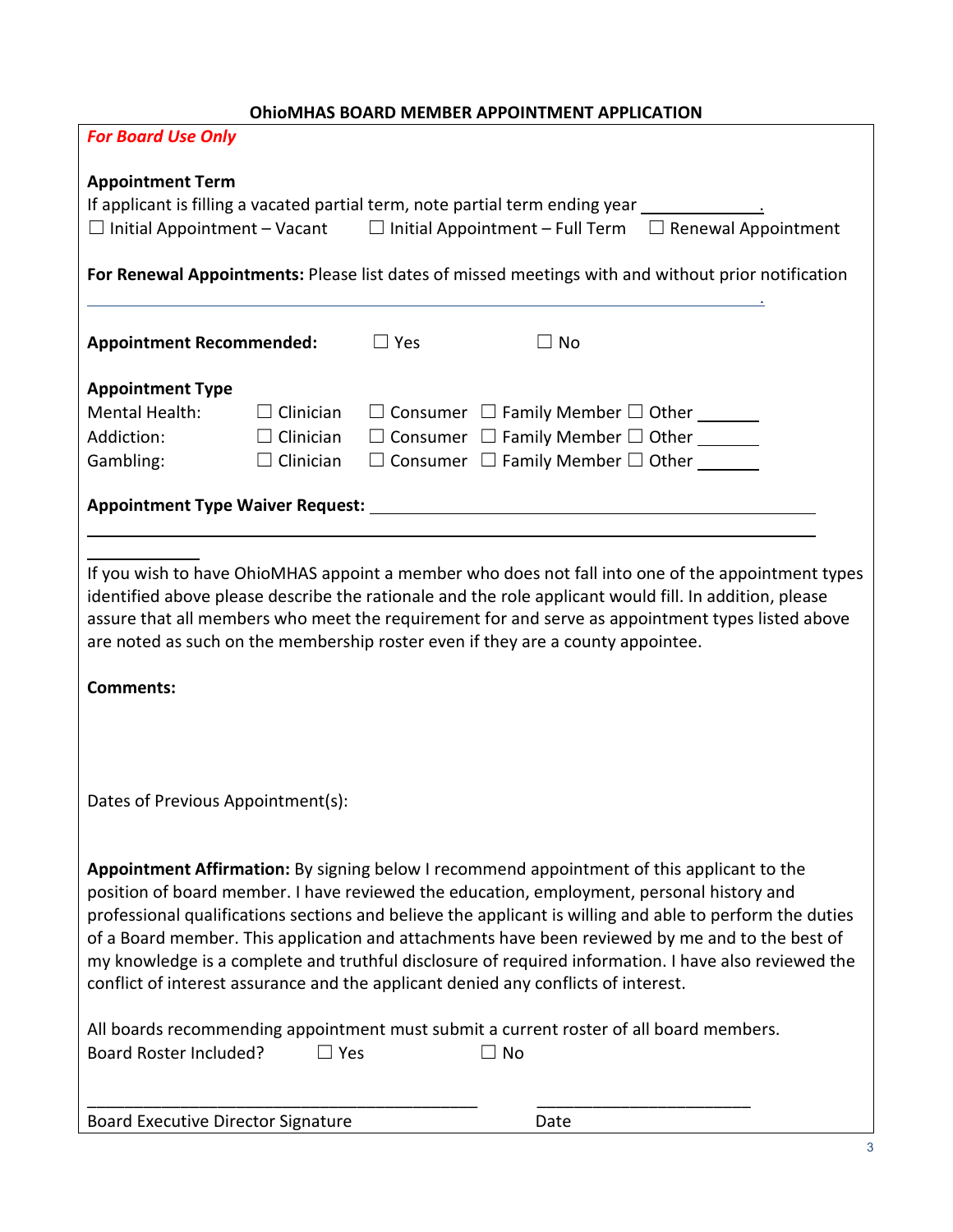#### **OhioMHAS BOARD MEMBER APPOINTMENT APPLICATION**

| <b>For Clinician Use Only</b>                                  |                        |                                  |                            |                        |  |
|----------------------------------------------------------------|------------------------|----------------------------------|----------------------------|------------------------|--|
| Please check all applicable licenses and or disciplines:       |                        |                                  |                            |                        |  |
| $\Box$ Psychiatrist                                            |                        | $\Box$ Physician<br><b>Nurse</b> |                            |                        |  |
| $\Box$ Rehabilitation Counselor                                |                        | $\Box$ Licensed Psychologist     | $\Box$ School Psychologist |                        |  |
| $\Box$ Marriage and Family Therapist                           |                        | $\Box$ Professional Counselor    | $\Box$ Social Worker       |                        |  |
| $\Box$ Chemical Dependency Counselor $\Box$ Pastoral Counselor |                        |                                  | $\Box$ School Counselor    |                        |  |
| $\Box$ Other (specify with license #)                          |                        |                                  |                            |                        |  |
| Ohio License Number                                            | Degree without License |                                  |                            | <b>Expiration Date</b> |  |
|                                                                |                        |                                  |                            |                        |  |
|                                                                |                        |                                  |                            |                        |  |